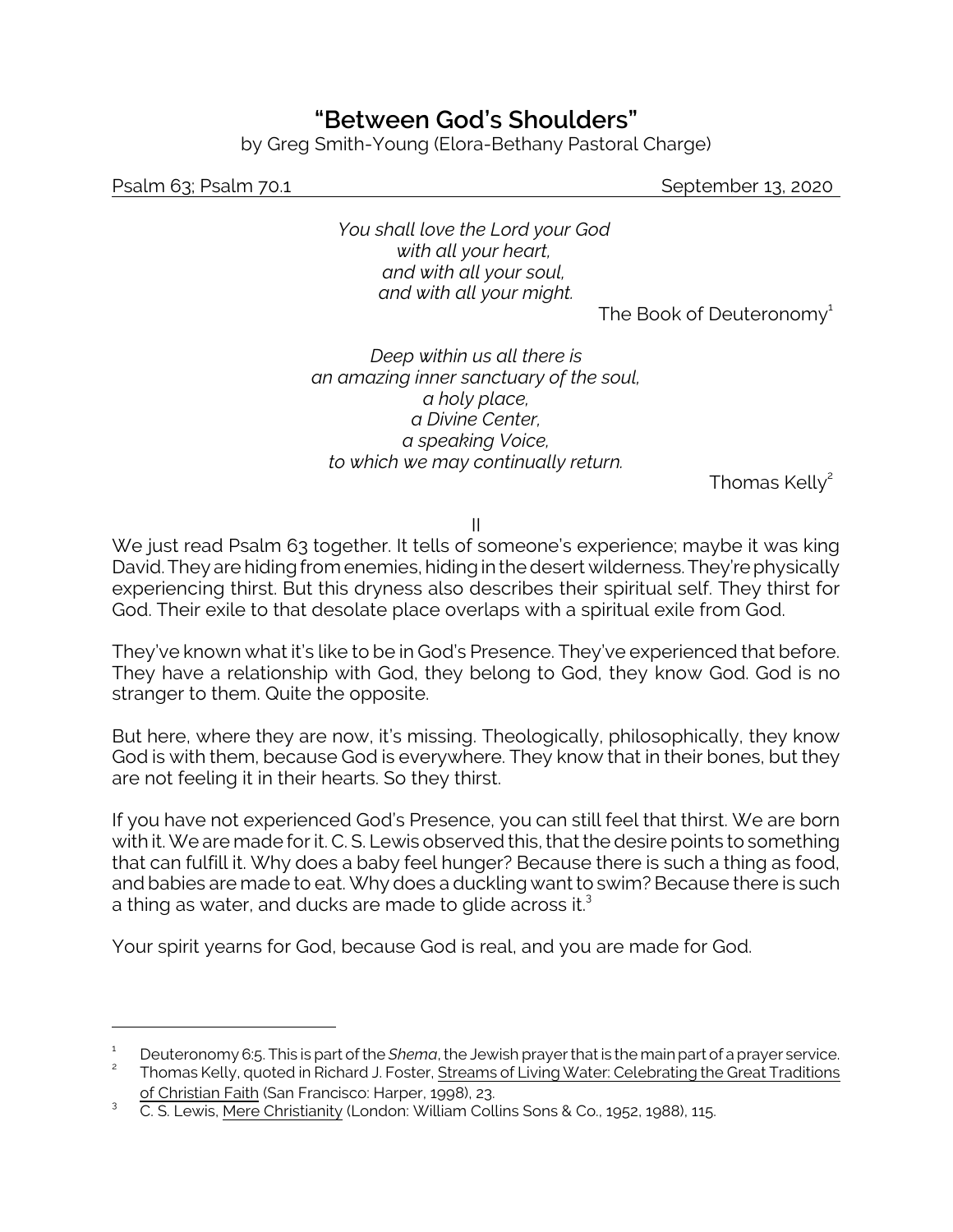You are made to receive God. You are bigger than you imagine. [CLIP]

In the Harry Potter stories, they have this tent. From the outside it's nothing: shabby, cramped, and smelly I'm sure. But really . . . this is Harry Potter, so magic is everywhere.

III

Step inside the tent, and it's enormous. It's got a kitchen, dining table, and beds, even room for dancing. (It still smells though, like cats.)<sup>4</sup> The inside is much bigger and better than you could possible imagine from the outside.

Like you are.

Augustine, was a bishop in North Africa. He said, in Latin, that we are "capax Dei." That means, "capable of God.'<sup>5</sup> God makes you, and makes you with the ability to know God. You are fashioned with the capability of receiving God's Presence.

Your interior self — your spirit, your soul, your life — you are bigger than you imagine. Expansive. Roomy.

Teresa was from Avila, Spain. She was a theologian in the later 1500s. Her writings include *The Interior Castle*. In it, she described your soul as a castle. In fact, she said you're are a castle that contains within itself seven entire mansions. Dwelling in each of them brings you closer to God.<sup>6</sup>

The Creator who fills the cosmos and beyond, can also fill teeny, tiny you, to your depths. And there is always room in you for more of God.

 $IV$ 

Back to the Psalm for a moment. Remember it starts us in the wilderness, literally thirsting for water to drink, but also thirsting for God.

Then, part-way through, it shifts us. There is nothing to say that our physical location has changed. We're still in the desert, still in danger. Spiritually, though ...

> *My soul is satisfied as with a rich feast, and my mouth praises you with joyful lips. On my bed I think of you, and meditate on you in the watches of the night.*

<sup>4</sup> The "Perkins' Tent" appears in *The Goblet of Fire,* and then *The Deathly Hallows*. See [https://harrypotter.fandom.com/wiki/Perkins%27s\\_tent](https://harrypotter.fandom.com/wiki/Perkins%27s_tent). You can see the tent here from *The Goblet of Fire* film:<https://www.youtube.com/watch?v=Ib2U2ArNECc>

<sup>5</sup> In *De Trinitate* he wrote,"The mind is the image of God, in that it is capable of Him and can be partaker of Him." (XIV, 8.11).

<sup>6</sup> [https://en.wikipedia.org/wiki/The\\_Interior\\_Castle](https://en.wikipedia.org/wiki/The_Interior_Castle)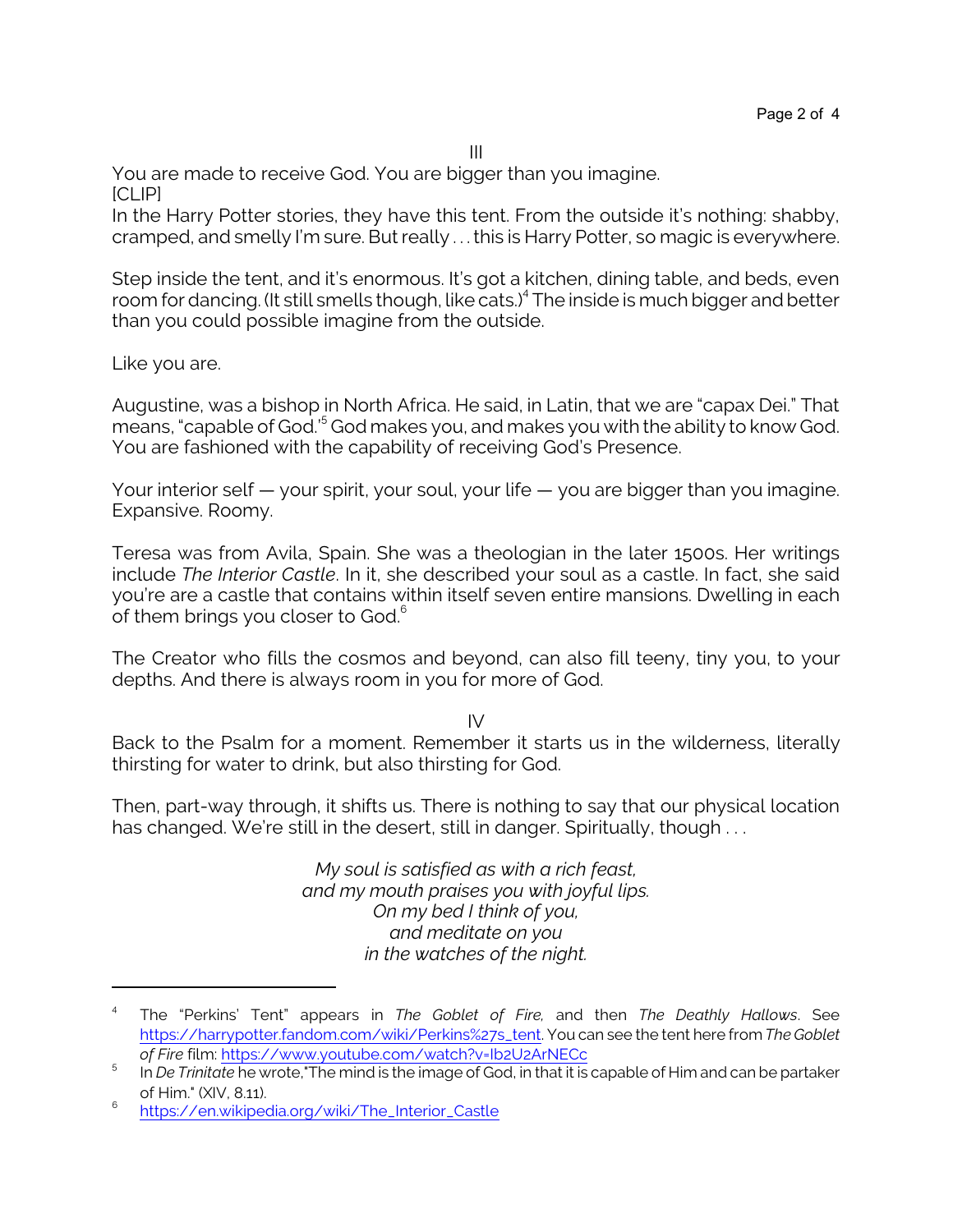*For you have been my help, and in the shadow of your wings I sing for joy.<sup>7</sup>*

The soul changes from thirsting to satisfaction.

## *My soul clings to you. Your right hand upholds me.<sup>8</sup>*

I think of a child clinging to his mom, and mom's strength holding him.

So often, we think the Christian's life is about obeying God, and doing the right things, and being good people. It is, but those things are not the centre.

 $\sqrt{}$ 

The centre is God's love for us in Jesus Christ, which is our salvation, our true hope and our greatest joy. Whatever else the Christian's life is, whatever we do flows from all that God has done.

Or we think that prayer is about asking for help, and apologizing for our wrongs, and thanking God for all that God gives. Prayer is for these things, very much so. And it's much, much more.

I began our worship today with something from Deuteronomy. This fifth book of the Bible is cast as a sort of "last words of Moses." Moses has led God's people for more than 40 years, through the desert wilderness. Now they are about to go into the Promised Land. But not him. Moses' days are ending. He knows this, and he's got a lot to say.

One thing he does is give blessings to each of Israel's 12 tribes. To the tribe called Benjamin, he says those words I used at the beginning.

> *The Lord's beloved rest in safety. The High God surrounds them all day long. The beloved rest between God's shoulders.*<sup>9</sup>

Resting between God's shoulders. I see that young child, held against her mother's chest, resting.

Prayer is resting between God shoulders. You, held safe, surrounded by the love of God, and pressed against God's heartbeat.

<sup>7</sup> Psalm 63:5-7.

<sup>&</sup>lt;sup>8</sup> Verse 8.

<sup>9</sup> Deuteronomy 33:12.